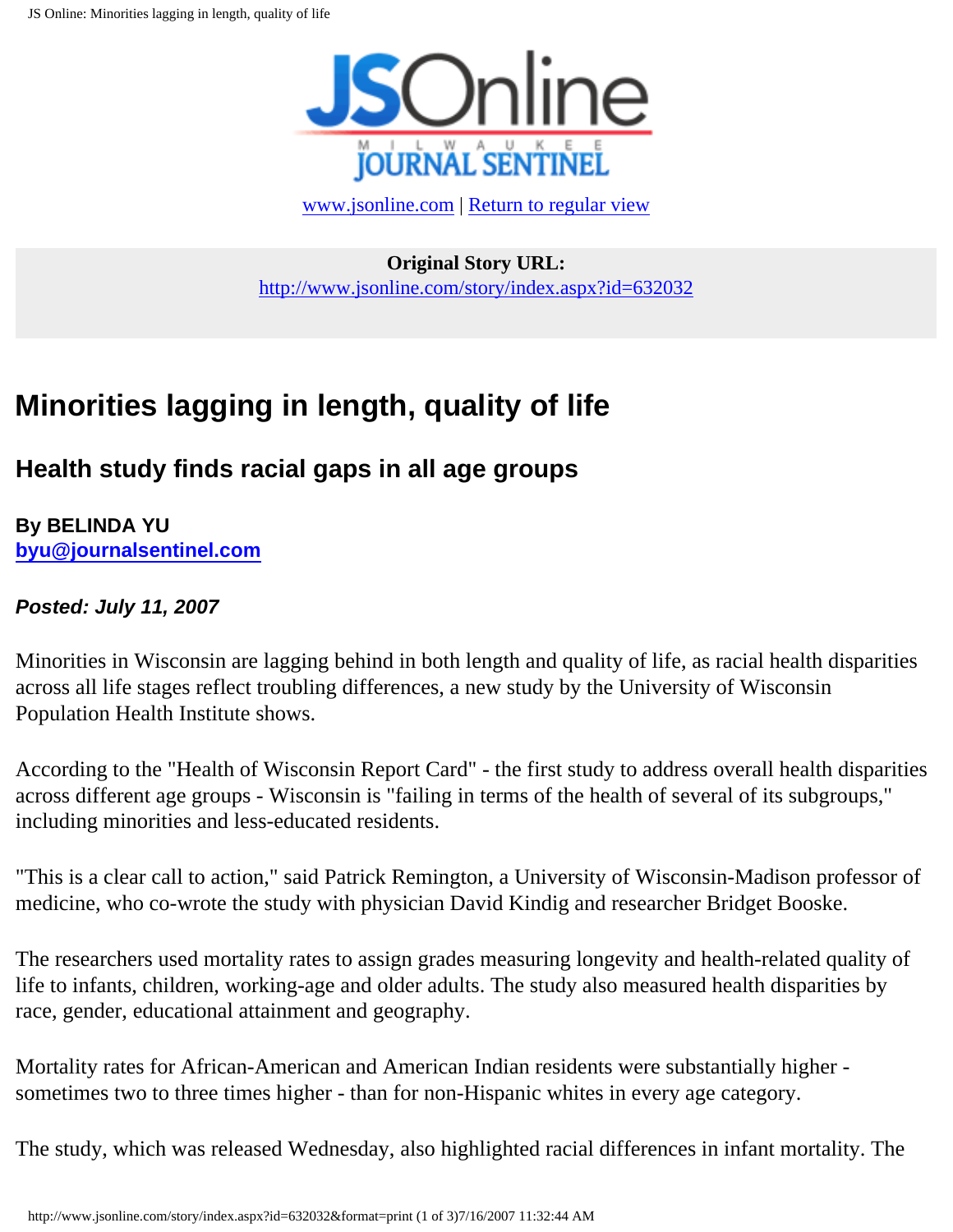rate for African-Americans, at 17.6 deaths per 1,000 live births, was more than three times the rate for whites. The American Indian infant mortality rate was second highest among ethnic groups in the state.

Remington called the rates "absolutely unacceptable."

Kindig added: "We have been particularly focusing on the African-American infant mortality rates. We know that that's bad, and we have big challenges there."

According to the state Department of Health and Family Services, Wisconsin in 1981 had the country's third-lowest infant mortality rate for African-Americans. By 2002, Wisconsin was ranked 40th of 40 reporting states.

From 2003 to 2005, 77% of African-American infant deaths in the state occurred in Milwaukee, according to the department.

Bevan Baker, Milwaukee's health commissioner, said that improving the health of Milwaukee County would require a long-term commitment. Root causes of unequal access to health care, such as poverty, race relations and housing, must be addressed, he said.

"This will not happen overnight," Baker said.

### **Cause for concern**

Local and state officials are very concerned about the infant mortality crisis, said health officer Sheri Johnson of the Department of Health and Family Services. Last month, Johnson led a town hall meeting in Racine County highlighting infant mortality and discussing policy solutions. The annual meetings are part of a state initiative to improve birth outcomes for racial and ethnic groups through education and outreach.

Johnson added that while the state is working to address race-based health disparity, "realistically, it is not at all likely that we will have eliminated racial disparities in any of the major health status areas by 2010."

Barbara Stoddard of the Great Lakes Inter-Tribal Council said that for many American Indians, improved access to health care is a pressing need. American Indians face many barriers to health care, including a shortage of health care providers in rural Wisconsin and lack of transportation for families that can't afford cars, said Stoddard, who directs a federally funded project that provides nursing and health support services to more than 1,000 American Indians.

"People live many, many miles away from clinics and hospitals. Sometimes families just don't have the resources that they need," Stoddard said.